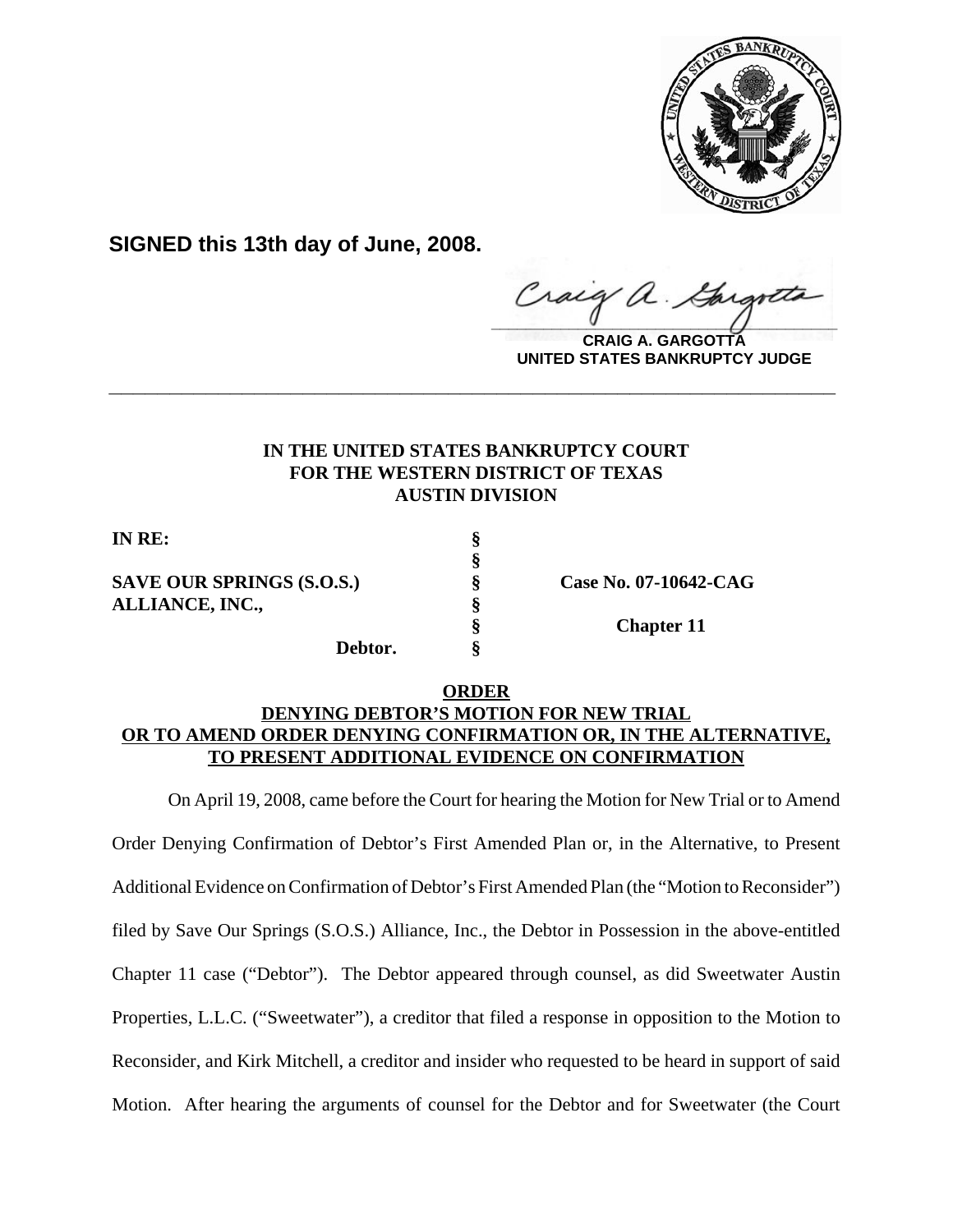denied Mr. Mitchell's counsel's request to be heard inasmuch as he had filed no pleading with respect to the Motion to Reconsider), the Court took the matter under advisement. For the reasons stated below, the Court finds that the Motion to Reconsider should be denied.

The Court is requested to  $(1)(a)$  alter or amend its order denying confirmation (the "Order") of the Debtor's First Amended Plan of Reorganization (the "Plan") or (b) grant a new trial to allow the Debtor to present additional evidence in support of confirmation of the Plan, or to (2) accept such additional evidence, in the form of an affidavit, without a hearing.

## APPLICABLE LEGAL STANDARD

As an initial matter, the parties disagree as to the proper legal standard to be applied by the Court in considering the Motion to Reconsider. As noted by the Debtor, the Motion is brought under Bankruptcy Rule of Procedure 9023. Motion to Reconsider, p. 1. Rule 9023 incorporates Fed.R. Civ.P. 59. *See generally*, *In re Robintech*, *Inc.*, 863 F.2d 393, 396 (5<sup>th</sup> Cir. 1989) ("Federal Rules of Civil Procedure precedent can be helpful, in appropriate instances, in construing the new Bankruptcy Rules [and t]his is true at least where . . . the bankruptcy rule itself or the accompanying advisory committee note makes reference to an analogous or seminal civil rule."). The applicable portions of that Rule provide:

## **Rule 59. New Trial; Altering or Amending a Judgment**

## **(a) In General.**

**(1)** *Grounds for New Trial***.** The court may, on motion, grant a new trial on all or some of the issues--and to any party--as follows:

\* \* \*

**(B)** after a nonjury trial, for any reason for which a rehearing has heretofore been granted in a suit in equity in federal court.

**(2)** *Further Action After a Nonjury Trial.* After a nonjury trial, the court may, on motion for a new trial, open the judgment if one has been entered, take additional testimony, amend findings of fact and conclusions of law or make new ones, and direct the entry of a new judgment.

\* \* \*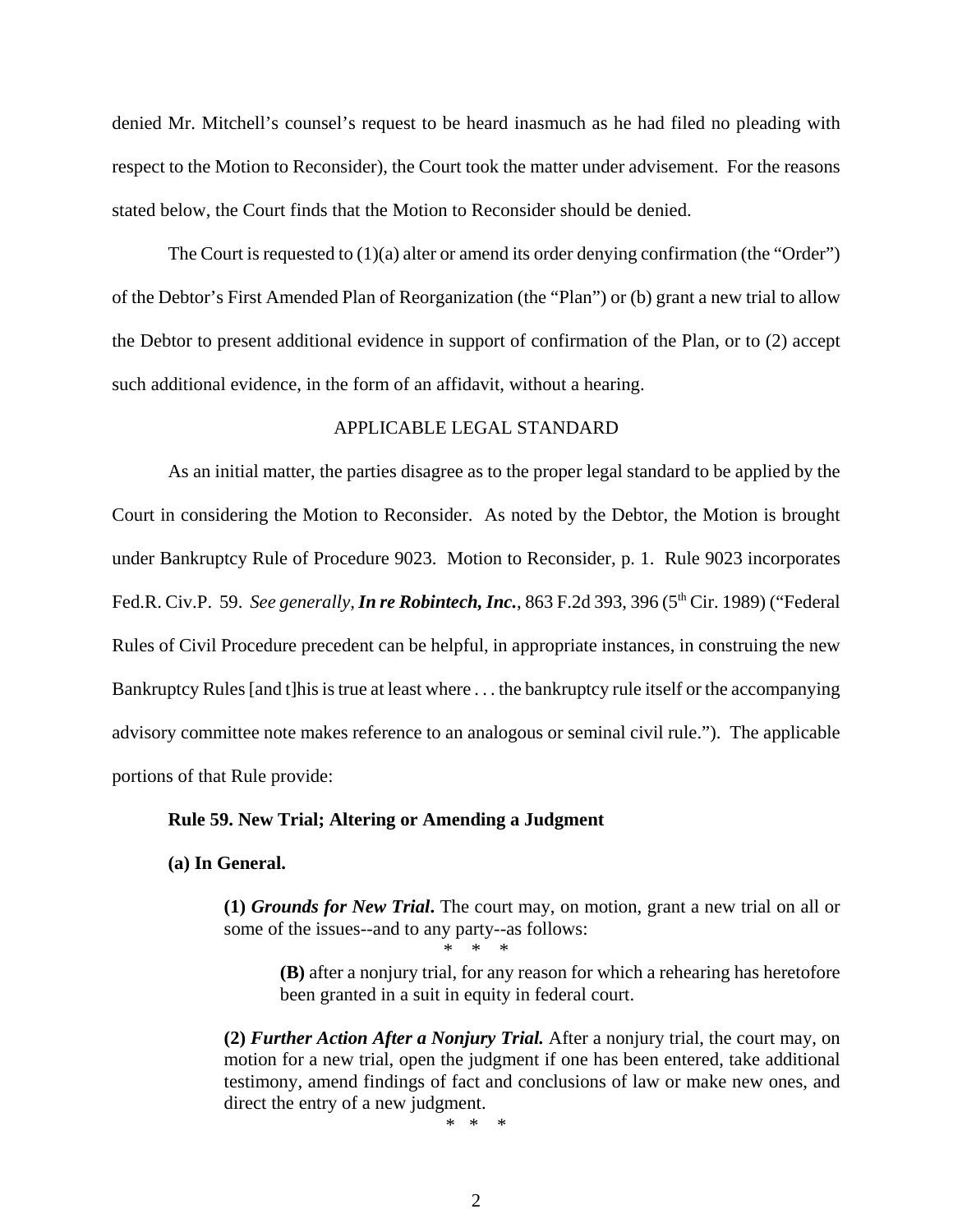**(e) Motion to Alter or Amend a Judgment.** A motion to alter or amend a judgment must be filed no later than 10 days after the entry of the judgment.

Thus, the Debtor seeks relief both under Rule  $59(a)$ , requesting a new trial, and Rule  $59(e)$ , requesting the alteration or amendment of the Court's Order Denying Confirmation of Debtor's First Amended Plan and its Memorandum Opinion in support thereof. Rule 59(e) covers motions to vacate judgments, not just motions to modify or amend. *Edward H. Bohlin Co., Inc. v. Banning Co., Inc.*, 6 F.3d 350, 355 (5<sup>th</sup> Cir. 1993).

Sweetwater cites Fifth Circuit and other authority for the proposition that "Federal Rule of Civil Procedure 59(e) allows motions to alter or amend judgment [which] serve the narrow purpose of allowing a party 'to correct manifest errors of law or fact or to present newly discovered evidence." *Waltman v. Int'l Paper Co., 875 F.2d 468, 473 (5<sup>th</sup> Cir. 1989), <i>quoting <b>Keene Corp. v. Int'l Fidelity Ins. Co.*, 561 F.Supp. 656, 665 (N.D. Ill. 1982), *aff'd*, 735 F.2d 1367 (7<sup>th</sup> Cir. 1984).

On the other hand, Debtor's counsel argued at the hearing on its Motion to Reconsider that the standard ought not to be so strict, and that this Court should be able to reconsider its own decision for almost any reason, suggesting that, like "any trial court [it] has the inherent ability to look it again and to say we didn't get this quite right and we need to revisit this." Counsel admitted, however, that he had not specifically researched the issue, and following the hearing he filed a supplemental brief to support his argument. The Court had not invited additional, post-hearing briefing, however. Therefore, and because the issue is a purely legal one that the Court had itself already begun to examine, it informed the parties that it would not accept the Debtor's supplemental brief nor any responsive filing.

The showings required under a Rule 59(a) motion for new trial and a Rule 59(e) motion to alter or amend a judgment overlap somewhat, but not entirely. First,

[i]t has been said that the general grounds for a new trial are that the verdict is against the weight of the evidence, that the damages are excessive, or that for other reasons the trial was not fair, and that the motion may also raise questions of law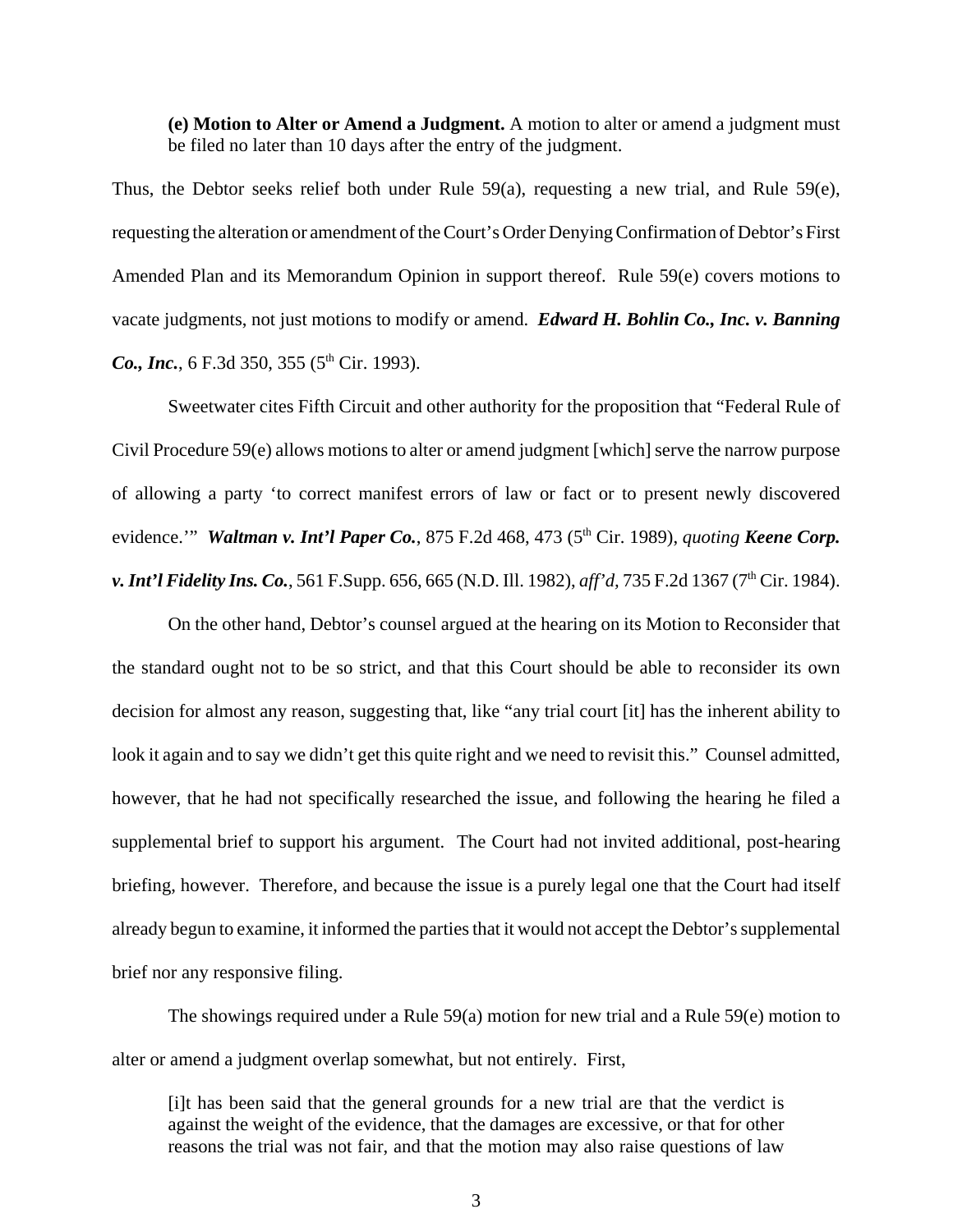arising out of substantial errors in the admission or rejection of evidence or the giving or refusal of instructions.

11 Charles Alan Wright, et al., Federal Practice and Procedure § 2805 (2008), *citing, among others, Montgomery Ward & Co. v. Duncan*, 311 U.S. 243, 251 (1940) ("The motion for a new trial may invoke the discretion of the court in so far as it is bottomed on the claim that the verdict is against the weight of the evidence, that the damages are excessive, or that, for other reasons, the trial was not fair to the party moving; and may raise questions of law arising out of alleged substantial errors in admission or rejection of evidence or instructions to the jury."). In addition, a trial court "has discretion to grant a new trial under Fed.R.Civ.P. 59(a) where it is necessary 'to prevent an injustice." *U.S. v. Flores*, 981 F.2d 231, 237 (5<sup>th</sup> Cir. 1993), *quoting Delta Engineering Corp. v. Scott*, 322 F.2d 11, 15-16 (5th Cir. 1963), *cert. denied,* 377 U.S. 905 (1964).

On the other hand,

There are four basic grounds upon which a Rule 59(e) motion may be granted. First, the movant may demonstrate that the motion is necessary to correct manifest errors of law or fact upon which the judgment is based. Second, the motion may be granted so that the moving party may present newly discovered or previously unavailable evidence. Third, the motion will be granted if necessary to prevent manifest injustice. Serious misconduct of counsel may justify relief under this theory. Fourth, a Rule 59(e) motion may be justified by an intervening change in controlling law.

11 Charles Alan Wright, et al., Federal Practice and Procedure § 2810.1 (2008) (footnotes and citations omitted). "[R]elief under Federal Rule 59(e) is an 'extraordinary remedy that should be used sparingly.'" *In re Hence,* 358 B.R. 294, 308 (Bankr. S.D. Tex. 2006), *quoting Templet v. HydroChem, Inc.*, 367 F.3d 473, 479 ( $5<sup>th</sup> Cir. 2004$ ) (citations omitted). Because a Rule 59(e) motion "calls into question the correctness of a judgment," the Fifth Circuit Court of Appeals "has held that such a motion is not the proper vehicle for rehashing evidence, legal theories, or arguments that could have been offered or raised before the entry of judgment." *Id.* at 478-79 ( $5<sup>th</sup>$  Cir. 2004) (citations and internal quotations omitted).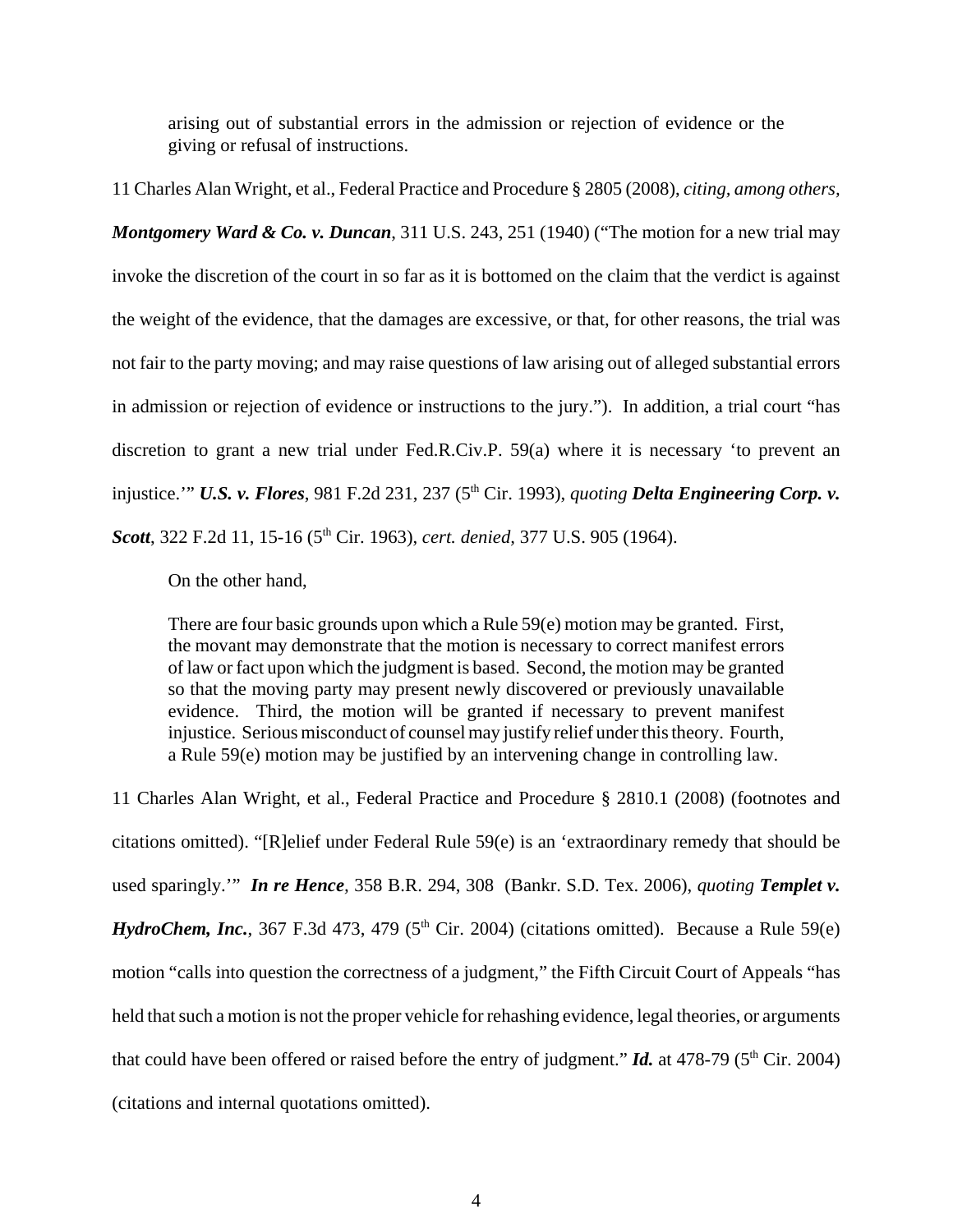However, it has also been said that a trial court has "considerable discretion" in deciding a motion to alter or amend a judgment, including a motion to vacate a judgment–although "its discretion is not without limit." *Bohlin*, 6 F.3d at 355. Further, to avoid reversal on appeal, a trial court's decision to deny a motion to alter or amend its judgment "need only be reasonable." *Id.* at 353. Moreover, in ruling on such a motion, "[t]he [trial] court must strike the proper balance between two competing imperatives: (1) finality, and (2) the need to render just decisions on the basis of all the facts." *Id.* at 355.

Parties often combine a request for a new trial with one to amend or alter a judgment. Therefore, and especially in bankruptcy proceedings because Rule 9023 encompasses both types of relief, courts do not always carefully distinguish between the grounds applicable to each.<sup>1</sup> Under

Motions for new trial or to alter or amend a judgment must clearly establish either a manifest error of law or fact or must present newly discovered evidence. These motions cannot be used to raise arguments, which could, and should, have been made before the judgment issued. Moreover, they cannot be used to argue a case under a new legal theory.

<sup>&</sup>lt;sup>1</sup> For example, in *In re Hence*, 358 B.R. 294, 308 (Bankr. S.D. Tex. 2006), the court noted that "[i]n its 9023 Motion, [the movant] does not specify whether it is seeking a new trial, an amended judgment, or both, but generally prays that the Debtor's Amended Plan not be confirmed" and, therefore, the court stated that it would "set forth the standard for motions for new trial and amended judgment under Federal Rule of Civil Procedure 59, as incorporated by Bankruptcy Rule 9023." The court then set forth a standard it described as applicable to both motions, quoting *Pluet v. Frasier*, 355 F.3d 381, 384 n.2 (5<sup>th</sup> Cir. 2004) and *Simon v. United States*, 891 F.2d 1154, 1159 (5<sup>th</sup> Cir. 1990), two non-bankruptcy cases:

*See also Hence*, 358 B.R. at 308 (referring to "a new trial pursuant to Federal Rule 59(e)" rather than Rule  $59(a)$ ).

Many Rule 59 cases involve reconsideration of a bench ruling that did not follow a full evidentiary trial or reconsideration of a jury verdict after trial. The first of these invokes a policy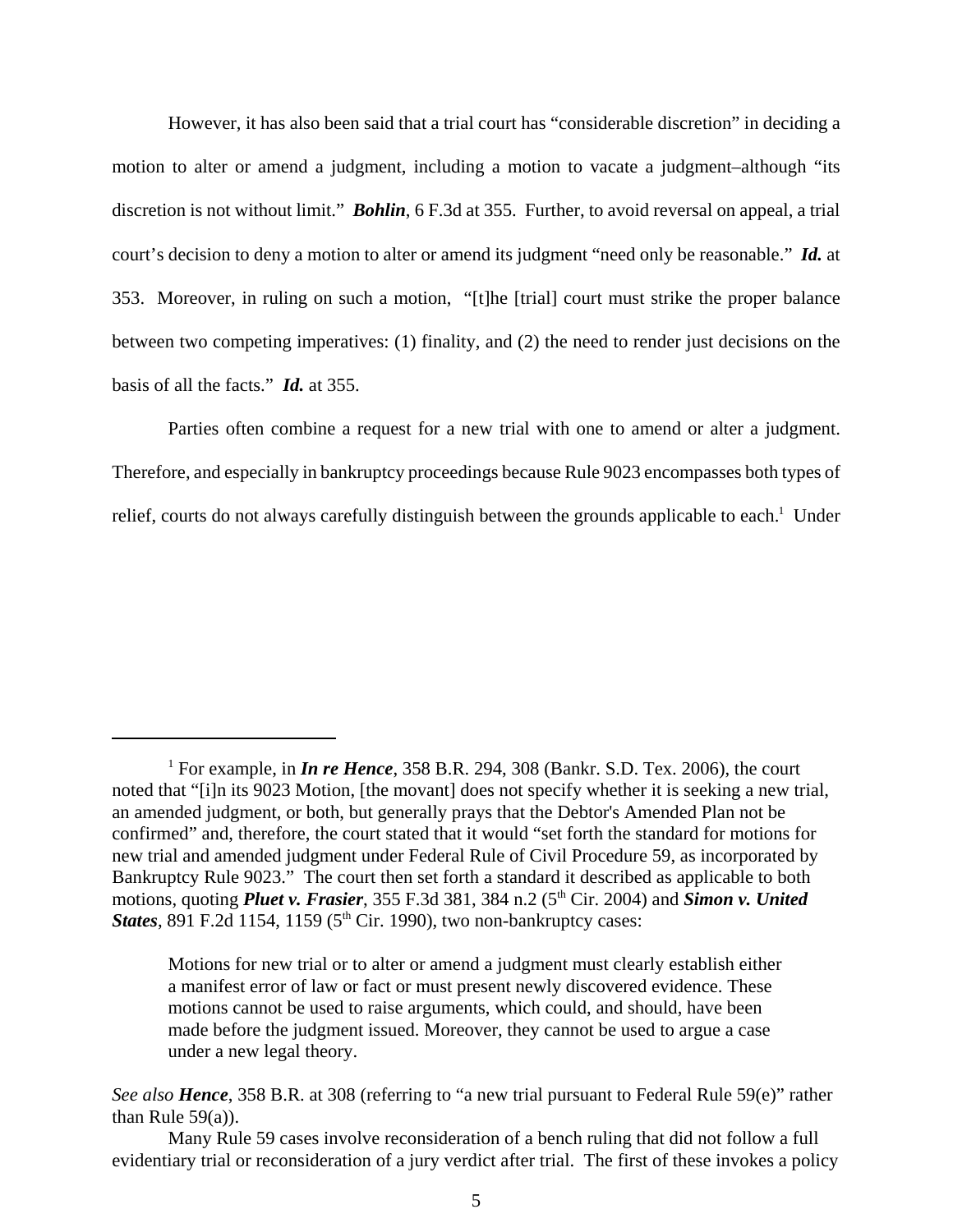any standard, however, this Court is not convinced that a new trial in this case is merited or that it has made a material error in deciding the facts or the law. Accordingly, for the reasons stated briefly below, the Court finds that the Motion to Reconsider should be denied.

## FEASIBILITY

The Debtor challenges, as wrongly decided, two of the Court's rulings: that the Plan was not

feasible, and that its classification of Sweetwater's claim was impermissible gerrymandering. With

respect to feasibility, the Debtor argues that the Court applied the wrong legal test and that it ignored

evidence that would have been material (and persuasive) had the Court considered it.

Specifically, the Debtor first contends that the Court failed to apply a multi-factor test on

feasibility that is recognized by Texas bankruptcy courts. The Court in *In re M & S Assoc., Ltd.*,

138 B.R. 845 (Bankr. W.D. Tex. 1992), among those cited by the Debtor, lists some of those factors:

Traditional factors have evolved which courts utilize in their feasibility analysis, including: (1) the adequacy of the debtor's capital structure; (2) the earning power of the debtor's business; (3) economic conditions; (4) the ability of the debtor's management; (5) the probability of the continuation of the same management; and (6) and any other related matter which determines the prospects of a sufficiently successful operation to enable performance of the provisions of the plan.

*Id.* at 849.

in favor of deciding cases on the merits, which argues for a more lenient standard under Rule 59; the second raises the serious concern that a judge not substitute his or her judgment for that of the jury, which argues for a more rigorous showing on a Rule 59 motion. Both of those situations are distinguishable on the facts and for policy reasons from this case, in which a motion for new trial is brought after a full, evidentiary bench trial. In such a case, if one assumes that the court's original decision correctly reflects its considered judgment on the applicable law and facts, a Rule 59 motion in essence merely asks the court to change its mind. While it seems unlikely that it would change its mind under those circumstances unless manifest error of fact or law were shown, it also seems a trial court should be allowed the discretion to do so whenever it is convinced of an error, so long as it takes into account the need for finality and the costs associated with a new trial or an amended judgment, in terms of both the time and the expense to the parties and the court. In this case, as discussed above, the Court finds that even under the most lenient standard, there is no error that would warrant a new trial or the alteration or amendment of its previous Order.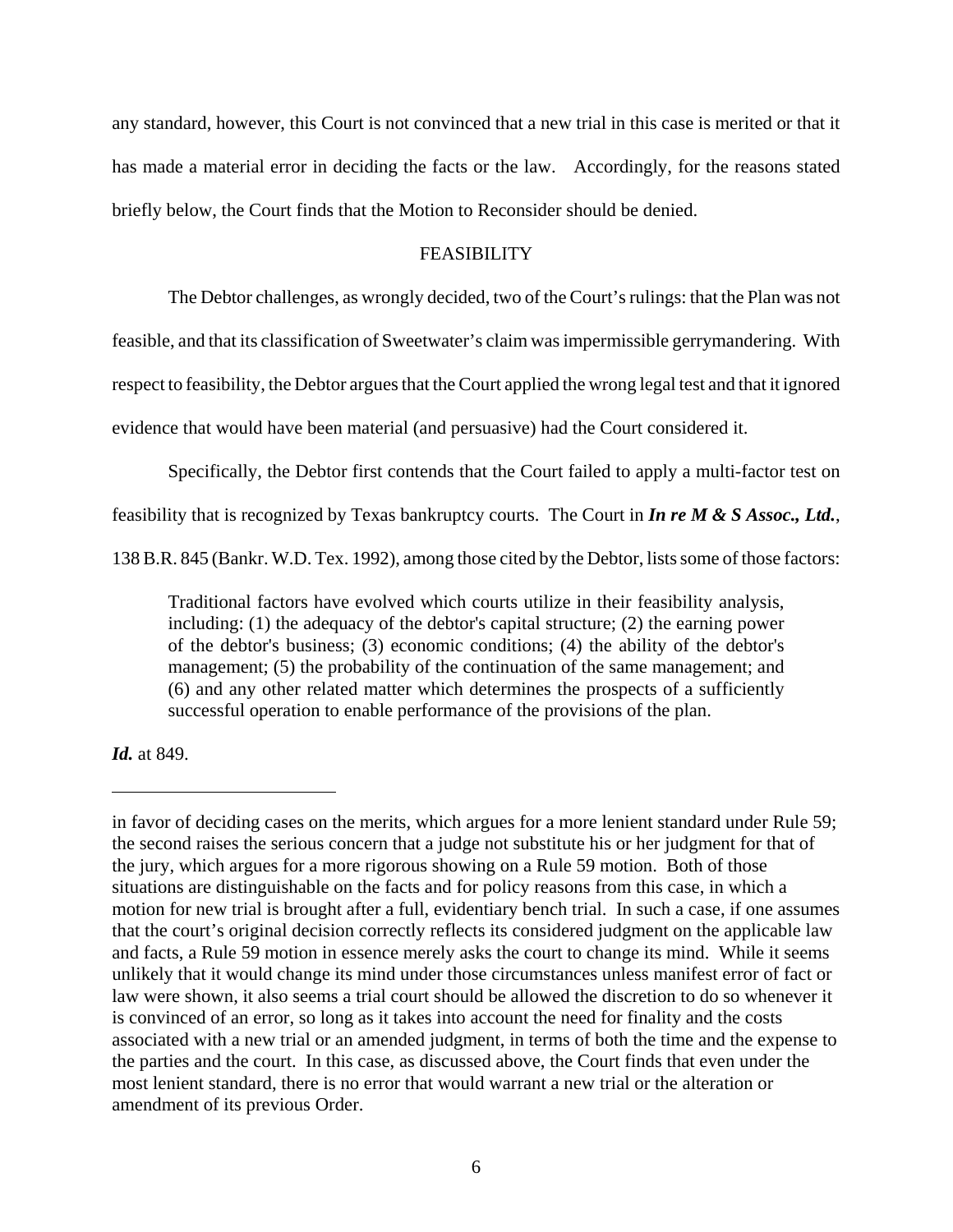Satisfaction of each of these six factors is not mandatory, nor are these the only matters affecting feasibility that may be considered. *See e.g., T-H New Orleans Ltd. P'ship*, 116 F.3d 790, 801-02 ( $5<sup>th</sup>$  Cir. 1997) (upholding a finding of feasibility where four of the factors were considered, because the bankruptcy court's findings regarding those factors were "not untenable nor unreasonable"). While this Court may not have quoted the "test," or separately and expressly analyzed each factor, it did in fact consider all the evidence presented in light of such factors and concluded, as it still does, that the Debtor failed to sustain its burden of proving by a preponderance of the evidence that the Plan is feasible.

In particular, the Debtor points to evidence it offered at trial regarding its past performance (both pre- and post-petition) and its ability in the past to raise funds, and regarding the proposed post-confirmation continuation of the management that obtained that level of past performance. Its Monthly Operating Reports filed in its bankruptcy case, however, paint a dimmer picture of its current and future ability to raise funds. *See* Exhibit D to Debtor's Exh. 5, Debtor's Monthly Operating Reports for April through August, 2007.

More important, evidence regarding the Debtor's general historical and current performance, in the Court's opinion, has limited bearing on its ability to fund the Creditor Settlement Fund that would pay Sweetwater. That is because of what the Debtor refers to in its Motion to Reconsider as its "chicken-and-egg" problem. It acknowledges that its donors have been unwilling to commit funds to pay its obligations to developers unless and until there is a specific, unconditional plan that will eliminate those obligations. The Debtor's ability to make such an unconditional proposal to its donors (the "egg"), it argues, requires that the Court first have confirmed such plan (the "chicken"). Unfortunately for the Debtor, however, this Court finds that the egg must come before the chicken. There must be a showing, *before* the Court can confirm the Plan, that the Debtor can perform–in this case, a showing that its donors will fund the Creditor Settlement Fund as proposed. The evidence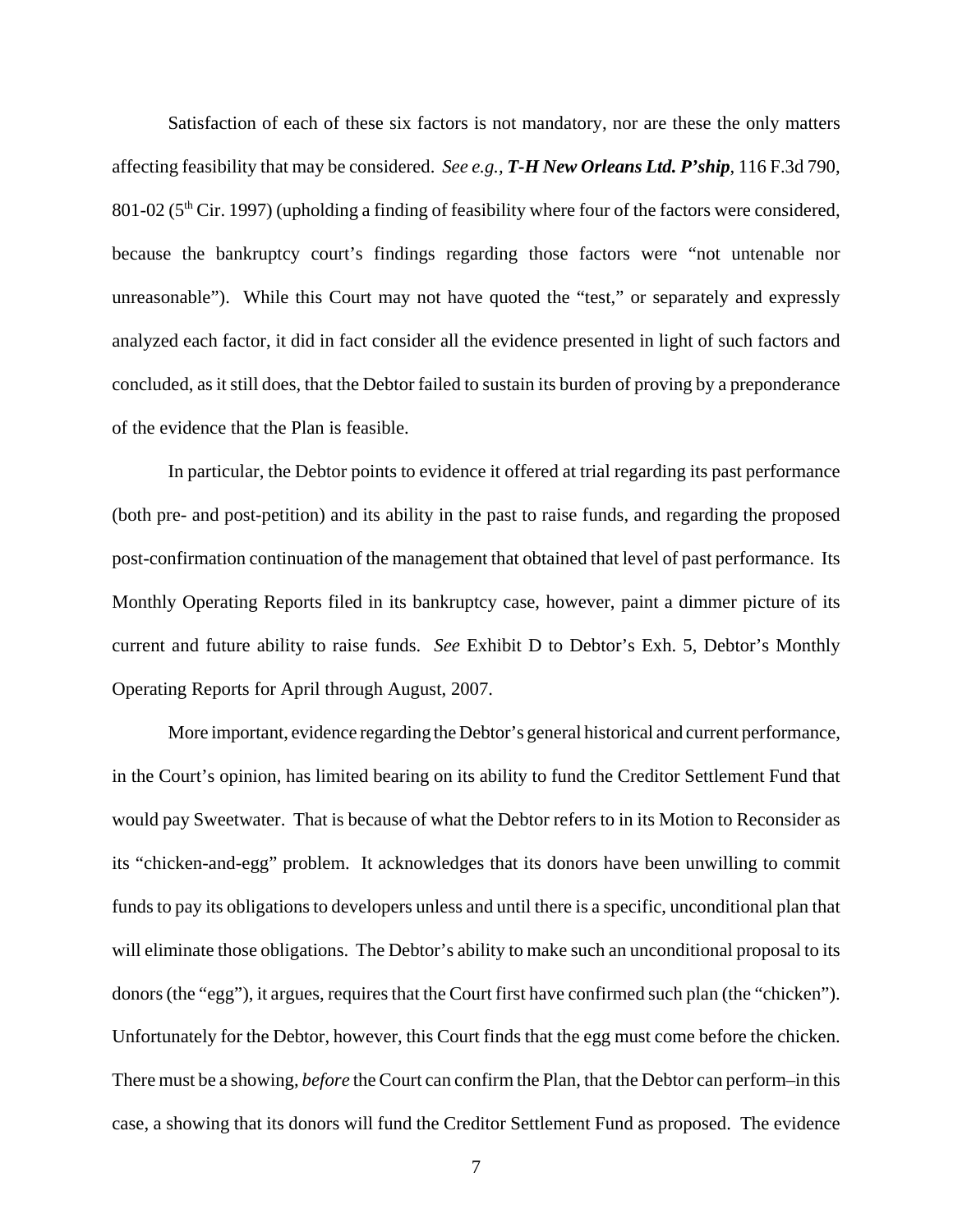that the Debtor cites regarding its general past performance and experience is materially different in nature. Therefore, and because evidence *was* presented regarding the donors' lack of, or limited, willingness to donate to pay the Debtor's judgment creditors, the evidence regarding the Debtor's general historical performance and the continuation of its management and their expertise and experience was simply insufficient to show it could raise the funds proposed to be paid under the Plan.

The Debtor also points to the testimony of its principals that its earning power would increase upon plan confirmation and the "lifting of the cloud of bankruptcy," and that its board of directors had extensively and carefully investigated the facts and deliberated before proposing the Plan, illustrating that the Debtor had "proposed a Plan that it both understood and was committed to fund." While that may be true, the Court cannot find the Plan is feasible simply because the board did. Such testimony is self-serving and not corroborated by other more objective evidence, and a board's business judgment can not be substituted for a court's duty to determine feasibility and other confirmation issues. *See e.g., In re Perry*, 345 F.3d 303, 312-13 ( $5<sup>th</sup>$  Cir. 2003) (holding that, "[i]n the absence of any evidence, other than the self-serving testimony of [the debtor], that the parties did not intend for title to vest . . ., the bankruptcy court's decision that the . . . transfer . . . was legitimate was not clearly erroneous."); *see also T-H New Orleans*, 116 F.3d at 801 ("To allow confirmation, the bankruptcy court must make a specific finding that the plan as proposed is feasible."), *citing M & S Assoc.*, 138 B.R. at 848.

Moreover, the debtor in this case is not an ongoing business; rather, it is a non–profit organization entirely dependant on voluntary donations from its supporters, who have the right and the ability to not only decline to donate, but also to restrict the use of their donations to purposes they choose. There was ample evidence in the form of both testimony and documents to show that the donors had in the past exercised that power to keep the Debtor from using donations to pay the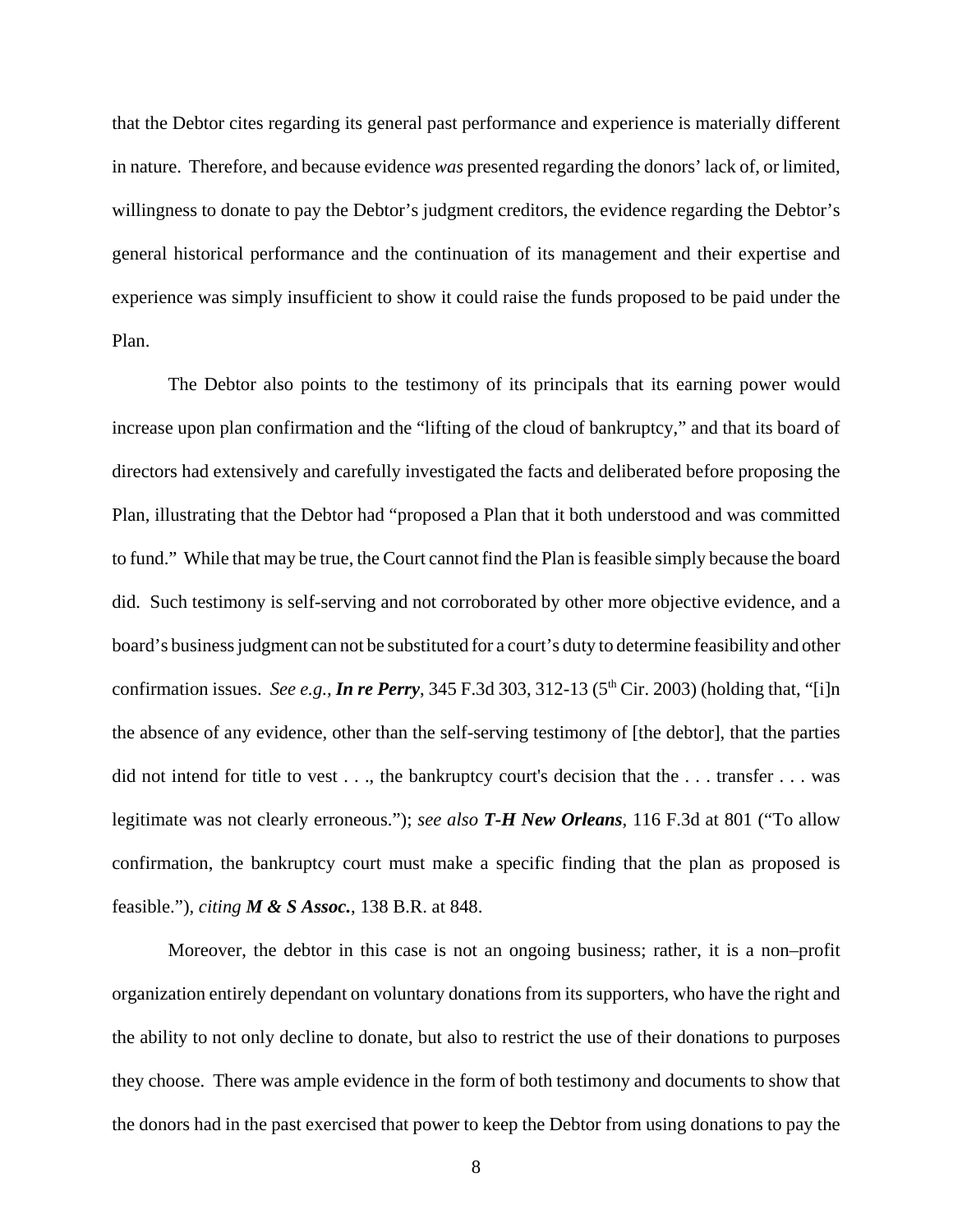developer's claims and were continuing to do so as of the date of the confirmation hearing. Without at least firm commitments, there was thus no assurance they would not continue to do so postconfirmation. The Debtor was therefore unable to prove with the requisite certainty that its source of income, the donors, would in fact provide the means for it to make the payments proposed under the Plan. While it admittedly has a fundamentally different "business" than most Chapter 11 corporate debtors, the Debtor has not pointed to, nor is the Court aware of, any instance in which a court has confirmed a plan where the debtor based its ability to make the majority<sup>2</sup> of the payments proposed on only its principals' beliefs and expectations.

Finally, the Debtor requests the Court to consider additional evidence, not presented at trial, on this issue. Specifically, it requests the Court to consider the affidavit of Mr. William Bunch attached to the Motion to Reconsider, attesting that the full amount of the Creditor Settlement Fund has now been raised or pledged. "In deciding whether newly discovered evidence is sufficient to warrant a new trial, the [trial] court should consider whether the evidence: (1) would probably have changed the outcome of the trial; (2) could have been discovered earlier with due diligence; and (3) is merely cumulative or impeaching." *Diaz v. Methodist Hosp.*, 46 F.3d 492, 495 (5<sup>th</sup> Cir. 1995). However, the evidence offered by the Debtor is not newly discovered, in that it involves events that had not occurred at the time of the trial. Moreover, even if all the funds had been collected or pledged at the time of the trial, the Debtor gives no explanation or excuse for its failure to offer

<sup>&</sup>lt;sup>2</sup> In its Memorandum Opinion, the Court found there was evidence that the Debtor had commitments for only \$12,500 of the \$60,000 needed for the Creditor Settlement Fund. The Debtor argues in its Motion to Reconsider that the figure should be \$20,000, not \$12,500. The Court does not recall that whatever evidence there was of "pledges" of the additional \$7,500 was as unequivocal as the Debtor suggests. Even if it were, whether 1/5 or 1/3 of the amount needed had been pledged is immaterial to the Court's conclusion that there was insufficient evidence at the time of trial that the Debtor could fund the Creditor Settlement Fund.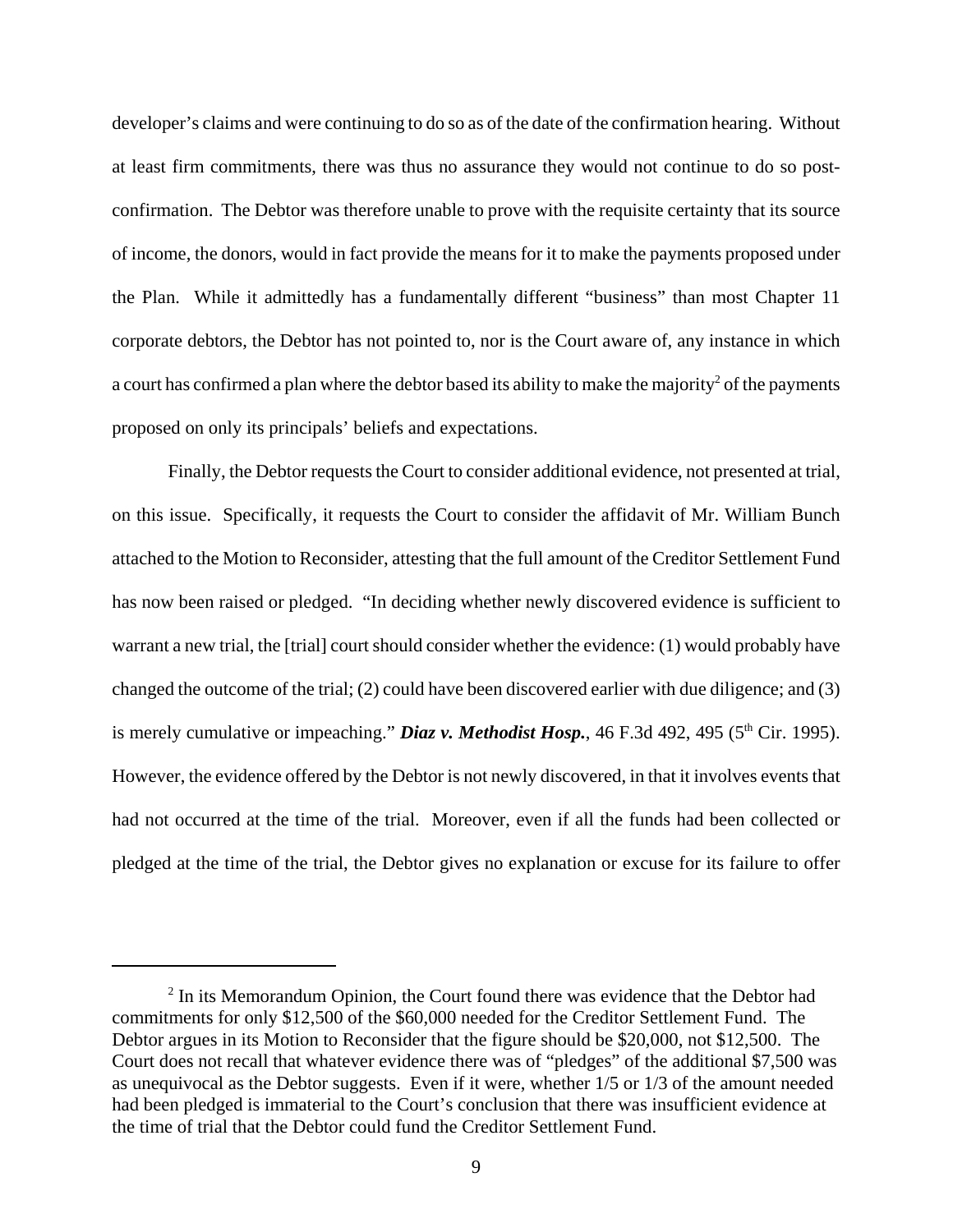sufficient, credible evidence of that fact at trial. Its request to supplement the record is therefore denied.

## CLASSIFICATION OF SWEETWATER'S CLAIM

The Debtor also contends that the Court erred in finding and concluding that the Plan's separate classification of Sweetwater's claim was impermissible gerrymandering that violated § 1122 (and therefore §1129(a)(1)) of the Bankruptcy Code. In particular the Debtor claims that the Court applied too strict a standard and that Sweetwater had a "non-creditor interest" that gave it a "different stake in the future viability" of the Debtor. It complains that the Court confused the issue of whether Sweetwater's vote should be "designated" as having been cast in bad faith and therefore disallowed, with the issue of whether its claim can be separately classified. In support of its arguments, the Debtor points to testimony during the trial regarding the efforts of an entity related to Sweetwater's managing partner, William Gunn, to obtain a water permit, and to the Debtor's lone challenge of those efforts. The Debtor contends that Gunn's desire to eliminate the challenger, in order that his other entity may obtain the permit, constitutes a non-creditor interest that permits separate classification of Sweetwater's claim. The Debtor also reiterates its more general argument that "Sweetwater/Lazy Nine MUD" has a non-creditor interest in seeing that the Debtor's antidevelopment activities in the Hill Country cease. In support, it cites the provisions of the drafts of the settlement agreement of the litigation that is the basis of Sweetwater's claim.

First, the draft settlement agreements are between the Debtor as judgment debtor and the Lazy Nine Municipal Utility District and Forest City Sweetwater Development Limited Partnership as judgment creditors–not Sweetwater. *See* Debtor's Exhs.18, 19, and 20. Forest City Sweetwater Development Limited Partnership assigned its interest in the judgment and related interests to Sweetwater (Sweetwater Austin Properties, L.L.C.) on January 26, 2007, after the date of those drafts. Sweetwater Exh. 2, Assignment. The Debtor does not point to any evidence introduced at